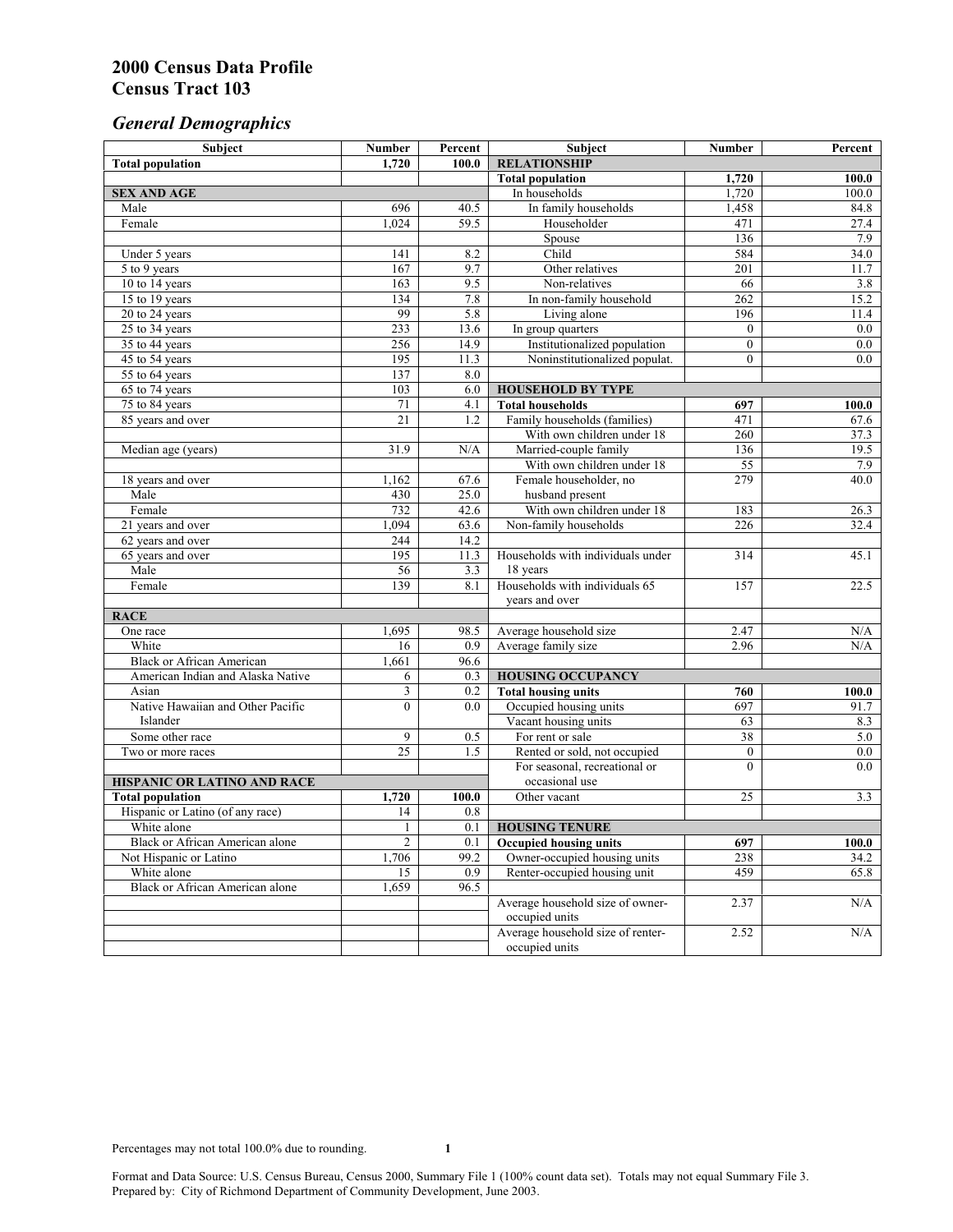### *Social Characteristics*

| <b>Subject</b>                                      | <b>Number</b>            | Percent                        | <b>Subject</b>                         | Number           | Percent |
|-----------------------------------------------------|--------------------------|--------------------------------|----------------------------------------|------------------|---------|
| <b>SCHOOL ENROLLMENT</b>                            | <b>RESIDENCE IN 1995</b> |                                |                                        |                  |         |
| Population 3 years and over enrolled in             | 444                      | 100.0                          | Population 5 years and over            | 1,489            | 100.0   |
| school                                              |                          |                                | Same house in 1995                     | 847              | 56.9    |
| Nursery school, preschool                           | 19                       | 4.3                            | Different house in the U.S. in         | 623              | 41.8    |
| Kindergarten                                        | 16                       | 3.6                            | 1995                                   |                  |         |
| Elementary school (grades 1-8)                      | 267                      | 60.1                           | Same county                            | 405              | 27.2    |
| High school (grades 9-12)                           | 92                       | 20.7                           | Different county                       | 218              | 14.6    |
| College or graduate school                          | 50                       | 11.3                           | Same state                             | 152              | 10.2    |
|                                                     |                          |                                | Different state                        | 66               | 4.4     |
| EDUCATIONAL ATTAINMENT                              |                          |                                | Elsewhere in 1995                      | 19               | 1.3     |
| Population 25 years and over                        | 971                      | 100.0                          |                                        |                  |         |
| Less than $9th$ grade                               | 31                       | 3.2                            | <b>NATIVITY AND PLACE OF BIRTH</b>     |                  |         |
| $9th$ to $12th$ grade, no diploma                   | 205                      | 21.1                           | <b>Total population</b>                | 1,611            | 100.0   |
| High school graduate (includes equivalency)         | 355                      | 36.6                           | Native                                 | 1,587            | 98.5    |
| Some college, no degree                             | 258                      | 26.6                           | <b>Born</b> in United States           | 1,571            | 97.5    |
| Associate degree                                    | 37                       | 3.8                            | State of residence                     | 1,270            | 78.8    |
| Bachelor's degree                                   | 49                       | 5.0                            | Different state                        | 301              | 18.7    |
| Graduate or professional degree                     | 36                       | 3.7                            | Born outside United States             | 16               | 1.0     |
| Percent high school graduate or higher              | 75.7%                    | N/A                            | Foreign born                           | $\overline{24}$  | 1.5     |
| Percent bachelor's degree or higher                 | 8.8%                     | N/A                            | Entered 1990 to March 2000             | 19               | 1.2     |
|                                                     |                          |                                | Naturalized citizen                    | 5                | 0.3     |
| <b>MARITAL STATUS</b>                               | Not a citizen            | 19                             | 1.2                                    |                  |         |
| Population 15 years and over                        | 1,204                    | 100.0                          |                                        |                  |         |
| Never married                                       | 529                      | 43.9                           | <b>REGION OF BIRTH OF FOREIGN BORN</b> |                  |         |
| Now married, not including separated                | 304                      | 25.2                           | Total (excluding born at sea)          | 24               | 100.0   |
| Separated                                           | 84                       | 7.0                            | Europe                                 | $\overline{0}$   | 0.0     |
| Widowed                                             | 144                      | 12.0                           | Asia                                   | $\mathbf{0}$     | $0.0\,$ |
| Female                                              | 103                      | 8.6                            | Africa                                 | 5                | 20.8    |
| Divorced                                            | 143                      | 11.9                           | Oceania                                | $\theta$         | 0.0     |
| Female                                              | 116                      | 9.6                            | Latin America                          | 19               | 79.2    |
|                                                     |                          |                                | Northern America                       | $\theta$         | 0.0     |
| <b>GRANDPARENTS AS CAREGIVERS</b>                   |                          |                                |                                        |                  |         |
| Grandparent living in household with<br>49<br>100.0 |                          | <b>LANGUAGE SPOKEN AT HOME</b> |                                        |                  |         |
| one or more own grandchildren under 18              |                          |                                | Population 5 years and over            | 1,489            | 100.0   |
| years                                               |                          |                                | English only                           | 1,439            | 96.6    |
| Grandparent responsible for grandchildren           | $\overline{7}$           | 14.3                           | Language other than English            | 50               | 3.4     |
|                                                     |                          |                                | Speak English less than                | 16               | 1.1     |
| <b>VETERAN STATUS</b>                               |                          |                                | "very well"                            |                  |         |
| Civilian population 18 years and over               | 1,117                    | 100.0                          | Spanish                                | 32               | 2.1     |
| Civilian veterans                                   | 92                       | 8.2                            | Speak English less than                | 16               | 1.1     |
|                                                     |                          |                                | "very well"                            |                  |         |
| <b>DISABILITY STATUS OF THE CIVILIAN</b>            | Other Indo-European      | 18                             | 1.2                                    |                  |         |
| NONINSTITUTIONALIZED POPULATION                     | languages                |                                |                                        |                  |         |
| Population 5 to 20 years                            | 450                      | 100.0                          | Speak English less than                | $\mathbf{0}$     | 0.0     |
| With a disability                                   | 36                       | 8.0                            | "very well"                            |                  |         |
| Population 21 to 64 years                           | 847                      | 100.0                          | Asian and Pacific Island               | $\theta$         | 0.0     |
| With a disability                                   | 291                      | 34.4                           | languages                              |                  |         |
| Percent employed                                    | 68.4%                    | N/A                            | Speak English less than                | $\mathbf{0}$     | 0.0     |
| No disability                                       | 556                      | 65.6                           | "very well"                            |                  |         |
| Percent employed                                    | 63.3%                    | N/A                            | Other Languages                        | $\boldsymbol{0}$ | $0.0\,$ |
| Population 65 years and over                        | 188                      | 100.0                          | Speak English less than                | $\mathbf{0}$     | 0.0     |
| With a disability                                   | 83                       | 44.1                           | "very well"                            |                  |         |

Format and Data Source: U.S. Bureau of the Census, Census 2000, Summary File 3 (sample data set). Totals may not equal Summary File 1 due to sampling.

Prepared by: City of Richmond Department of Community Development, June 2003.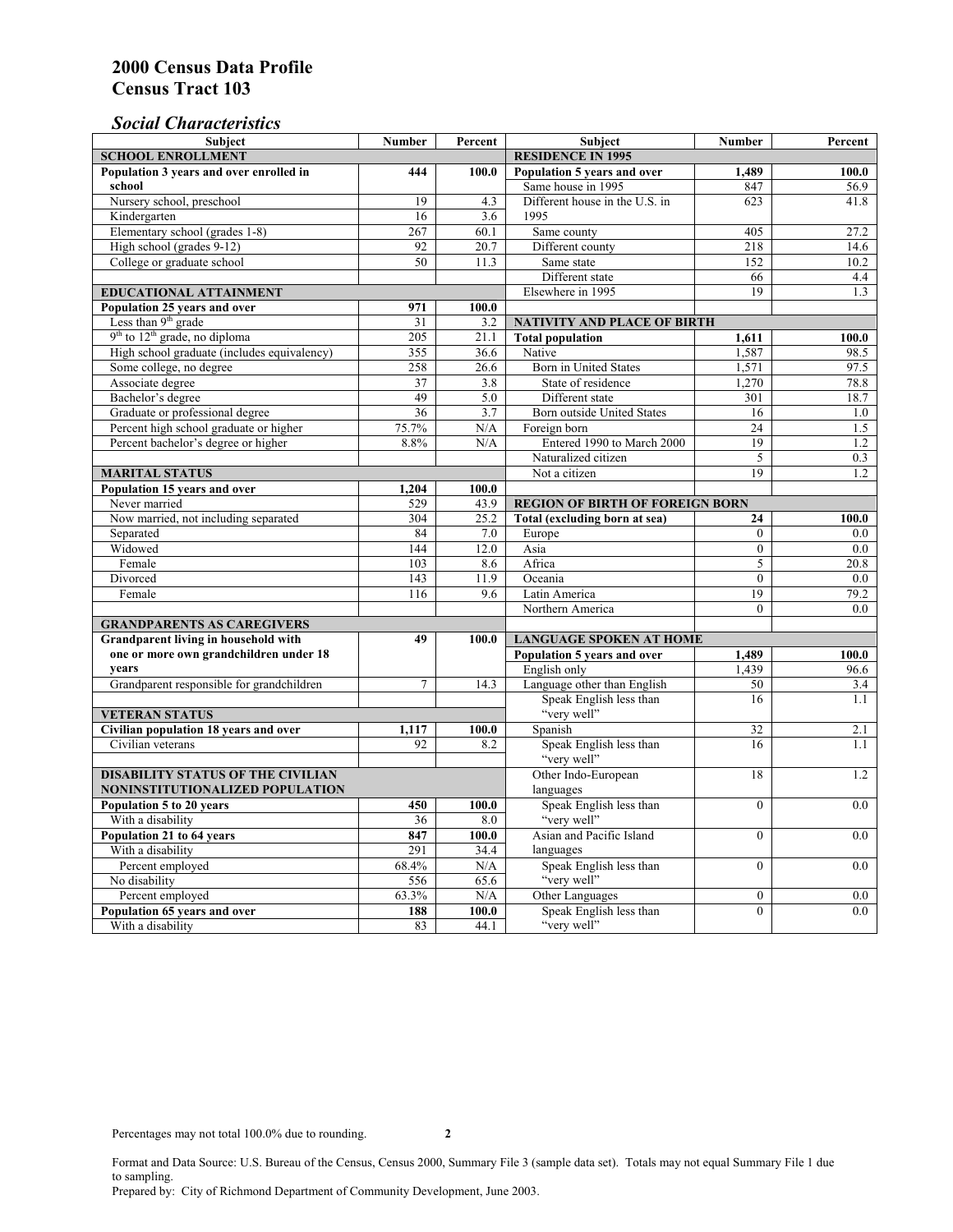#### *Economic Characteristics*

| <b>Subject</b>                                     | Number           | Percent                             | Subject                              | Number           | Percent |
|----------------------------------------------------|------------------|-------------------------------------|--------------------------------------|------------------|---------|
| <b>EMPLOYMENT STATUS</b>                           |                  |                                     | <b>INCOME IN 1999</b>                |                  |         |
| Population 16 years and over                       | 1,168            | 100.0                               | <b>Households</b>                    | 633              | 100.0   |
| In labor force                                     | 708              | 60.6                                | Less than \$10,000                   | 88               | 13.9    |
| Civilian labor force                               | 704              | 60.3                                | \$10,000 to \$14,999                 | 56               | 8.8     |
| Employed                                           | 651              | 55.7                                | \$15,000 to \$24,999                 | 149              | 23.5    |
| Unemployed                                         | $\overline{53}$  | 4.5                                 | \$25,000 to \$34,999                 | 118              | 18.6    |
| Percent of civilian labor force                    | 7.5%             | N/A                                 | \$35,000 to \$49,999                 | 98               | 15.5    |
| Armed Forces                                       | $\overline{4}$   | 0.3                                 | \$50,000 to \$74,999                 | 88               | 13.9    |
| Not in labor force                                 | 460              | 39.4                                | \$75,000 to \$99,999                 | 33               | 5.2     |
| Females 16 years and over                          | 709              | 100.0                               | \$100,000 to \$149,999               | $\boldsymbol{0}$ | 0.0     |
| In labor force                                     | 444              | 62.6                                | \$150,000 to \$199,999               | $\mathbf{0}$     | 0.0     |
| Civilian labor force                               | 444              | 62.6                                | \$200,000 or more                    | 3                | 0.5     |
| Employed                                           | 404              | 57.0                                | Median household income (dollars)    | 26,679           | N/A     |
| Own children under 6 years                         | 121              | 100.0                               |                                      |                  |         |
| All parents in family in labor force               | 116              | 95.9                                | With earnings                        | 509              | 80.4    |
|                                                    |                  |                                     | Mean earnings (dollars)              | 33,400           | N/A     |
| <b>COMMUTING TO WORK</b>                           |                  |                                     | With Social Security income          | 216              | 34.1    |
| Workers 16 years and over                          | 649              | 100.0                               | Mean Social Security income          | 8,770            | N/A     |
| Car, truck, or van – drove alone                   | 411              | 63.3                                | (dollars)                            |                  |         |
| Car, truck, or van - carpooled                     | 117              | 18.0                                | With Supplemental Security income    | 43               | 6.8     |
| Public transportation (including taxicab)          | 108              | 16.6                                | Mean Supplemental Security           | 4,174            | N/A     |
| Walked                                             | $\overline{4}$   | 0.6                                 | income (dollars)                     |                  |         |
| Other means                                        | 9                | 1.4                                 | With public assistance income        | 34               | 5.4     |
| Worked at home                                     | $\mathbf{0}$     | 0.0                                 | Mean public assistance income        | 4,338            | N/A     |
|                                                    | 24.4             | N/A                                 | (dollars)                            |                  |         |
| Mean travel time to work (minutes)                 |                  |                                     | With retirement income (dollars)     |                  |         |
|                                                    |                  |                                     |                                      | 93               | 14.7    |
| Employed civilian population 16 years and over     | 651              | 100.0                               | Mean retirement income (dollars)     | 14,874           | N/A     |
| <b>OCCUPATION</b>                                  |                  |                                     |                                      |                  |         |
| Management, professional, and related occupations  | 120              | 18.4                                | <b>Families</b>                      | 418              | 100.0   |
| Service occupations                                | 161              | 24.7                                | Less than \$10,000                   | 54               | 12.9    |
| Sales and office occupations                       | 249              | 38.2                                | \$10,000 to \$14,999                 | 45               | 10.8    |
| Farming, fishing, and forestry occupations         | $\boldsymbol{0}$ | 0.0                                 | \$15,000 to \$24,999                 | 94               | 22.5    |
| Construction, extraction, and maintenance          | 32               | 4.9                                 | \$25,000 to \$34,999                 | 59               | 14.1    |
| occupations                                        |                  |                                     | \$35,000 to \$49,999                 | 74               | 17.7    |
| Production, transportation, and material moving    | 89               | 13.7                                | \$50,000 to \$74,999                 | 61               | 14.6    |
| occupations                                        |                  |                                     | \$75,000 to \$99,999                 | 28               | 6.7     |
|                                                    |                  |                                     | \$100,000 to \$149,999               | $\mathbf{0}$     | 0.0     |
| <b>INDUSTRY</b>                                    |                  |                                     | \$150,000 to \$199,999               | $\mathbf{0}$     | $0.0\,$ |
| Agriculture, forestry, fishing and hunting, and    | $\boldsymbol{0}$ | 0.0                                 | \$200,000 or more                    | 3                | 0.7     |
| mining                                             |                  |                                     | Median family income (dollars)       | 26,818           | N/A     |
| Construction                                       | 36               | 5.5                                 |                                      |                  |         |
| Manufacturing                                      | $\overline{32}$  | 4.9                                 | Per capita income (dollars)          | 14,120           | N/A     |
| Wholesale trade                                    | $\mathbf{0}$     | 0.0                                 | <b>Median earnings (dollars)</b>     |                  |         |
| Retail trade                                       | 76               | 11.7                                | Male full-time, year-round workers   | 21,125           | N/A     |
| Transportation and warehousing, and utilities      | 73               | 11.2                                | Female full-time, year-round workers | 21,314           | N/A     |
| Information                                        | 15               | 2.3                                 |                                      | Number           | Percent |
| Finance, insurance, real estate, and rental and    | 42               | 6.5                                 |                                      | below            | below   |
| leasing                                            |                  |                                     |                                      | poverty          | poverty |
| Professional, scientific, management,              | 53               | 8.1                                 | Subject                              | level            | level   |
| administrative, and waste management services      |                  |                                     | <b>POVERTY STATUS IN 1999</b>        |                  |         |
| Educational, health and social services            | 186              | 28.6                                | <b>Families</b>                      | 100              | 23.9    |
| Arts, entertainment, recreation, accommodation and | 81               | 12.4                                | With related children under 18 years | 93               | 37.5    |
| food services                                      |                  |                                     | With related children under 5 years  | 41               | 44.6    |
| Other services (except public administration)      | 23               | 3.5                                 | Families with female householder, no | 71               | 31.4    |
| Public Administration                              | 34               | 5.2                                 | husband present                      |                  |         |
|                                                    |                  |                                     | With related children under 18 years | 71               | 43.0    |
| <b>CLASS OF WORKER</b>                             |                  | With related children under 5 years | 31                                   | 64.6             |         |
| Private wage and salary workers                    | 418              | 64.2                                | <b>Individuals</b>                   | 401              | 24.9    |
| Government workers                                 | 210              | 32.3                                | 18 years and over                    | 207              | 18.5    |
| Self-employed workers in own not incorporated      | 23               | 3.5                                 | 65 years and over                    | 24               | 12.8    |
| business                                           |                  |                                     | Related children under 18 years      | 194              | 39.6    |
| Unpaid family workers                              | $\boldsymbol{0}$ | 0.0                                 | Related children 5 to 17 years       | 126              | 34.2    |
|                                                    |                  |                                     | Unrelated individuals 15 years and   | 52               | 16.3    |
|                                                    |                  |                                     | over                                 |                  |         |
|                                                    |                  |                                     |                                      |                  |         |

Percentages may not total 100.0% due to rounding. **3**

Format and Data Source: U.S. Bureau of the Census, Census 2000, Summary File 3 (sample data set). Totals may not equal Summary File 1 due to sampling.

Prepared by: City of Richmond Department of Community Development, June 2003.